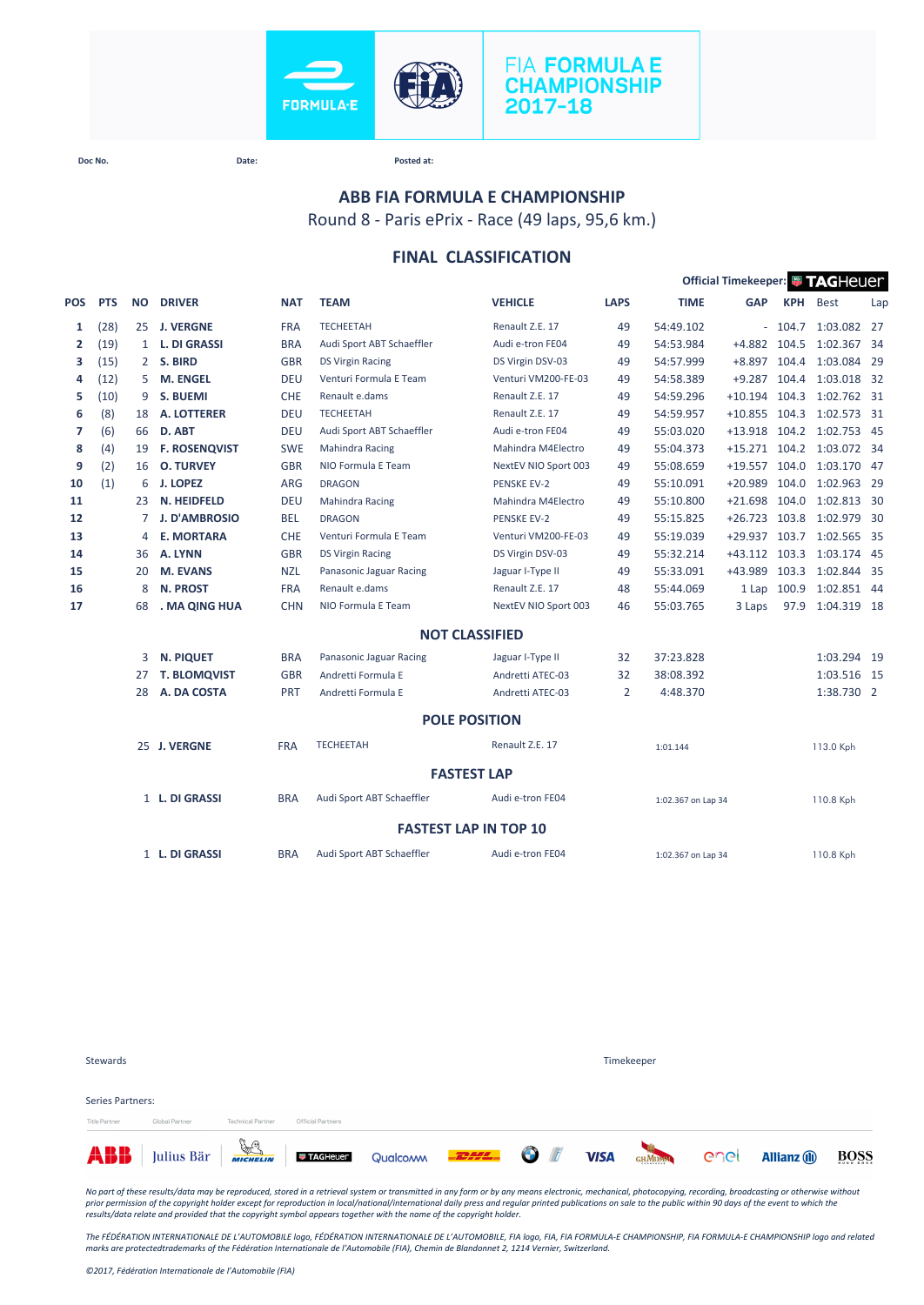

#### **Doc No. Date: Posted at:**

### **ABB FIA FORMULA E CHAMPIONSHIP**

Round 8 - Paris ePrix - Qualifying

### **PROVISIONAL CLASSIFICATION**

Official Timekeeper: **# TAGHeUer** 

|    | <b>POS NO DRIVER</b>       | <b>NAT TEAM</b>                         | <b>GROUPS</b> | <b>SUPER POLE</b> | <b>TIME</b> |       | <b>GAP</b> |
|----|----------------------------|-----------------------------------------|---------------|-------------------|-------------|-------|------------|
| 1  | <b>25 Jean-Eric VERGNE</b> | <b>FRA TECHEETAH</b>                    | 1:01.508      | 1:01.144          | 1:01.144    |       |            |
| 2  | 2 Sam BIRD                 | GBR DS Virgin Racing                    | 1:01.771      | 1:01.421          | 1:01.421    | 0.277 | 0.277      |
| з  | <b>18 André LOTTERER</b>   | <b>DEU TECHEETAH</b>                    | 1:01.818      | 1:01.487          | 1:01.487    | 0.343 | 0.066      |
| 4  | <b>5 Maro ENGEL</b>        | <b>DEU</b><br>Venturi Formula F Team    | 1:01.756      | 1:01.541          | 1:01.541    | 0.397 | 0.054      |
| 5  | 28 Antonio Felix DA COSTA  | <b>PRT</b><br>Andretti Formula E        | 1:01.563      | 1:02.805          | 1:02.805    | 1.661 | 1.264      |
| 6  | 1 Lucas DI GRASSI          | BRA Audi Sport ABT Schaeffler           | 1:01.823      |                   | 1:01.823    |       |            |
| 7  | 7 Jérôme D'AMBROSIO        | <b>BEL</b><br><b>DRAGON</b>             | 1:01.836      |                   | 1:01.836    | 0.013 | 0.013      |
| 8  | 9 Sébastien BUEMI          | <b>CHE</b><br>Renault e.dams            | 1:01.837      |                   | 1:01.837    | 0.014 | 0.001      |
| 9  | <b>16 Oliver TURVEY</b>    | GBR NIO Formula E Team                  | 1:01.888      |                   | 1:01.888    | 0.065 | 0.051      |
| 10 | 6 José Maria LOPEZ         | ARG DRAGON                              | 1:01.902      |                   | 1:01.902    | 0.079 | 0.014      |
| 11 | <b>19 Felix ROSENQVIST</b> | SWE Mahindra Racing                     | 1:02.012      |                   | 1:02.012    | 0.189 | 0.110      |
| 12 | <b>23 Nick HEIDFELD</b>    | <b>DEU</b><br>Mahindra Racing           | 1:02.058      |                   | 1:02.058    | 0.235 | 0.046      |
| 13 | 8 Nicolas PROST            | <b>FRA</b><br>Renault e.dams            | 1:02.092      |                   | 1:02.092    | 0.269 | 0.034      |
| 14 | <b>20 Mitch EVANS</b>      | <b>NZL</b><br>Panasonic Jaguar Racing   | 1:02.122      |                   | 1:02.122    | 0.299 | 0.030      |
| 15 | 66 Daniel ABT              | <b>DEU</b><br>Audi Sport ABT Schaeffler | 1:02.125      |                   | 1:02.125    | 0.302 | 0.003      |
| 16 | <b>36 Alex LYNN</b>        | GBR DS Virgin Racing                    | 1:02.139      |                   | 1:02.139    | 0.316 | 0.014      |
| 17 | 27 Tom BLOMQVIST           | GBR Andretti Formula E                  | 1:02.823      |                   | 1:02.823    | 1.000 | 0.684      |
| 18 | <b>4 Edoardo MORTARA</b>   | <b>CHE</b><br>Venturi Formula E Team    | 1:02.834      |                   | 1:02.834    | 1.011 | 0.011      |
| 19 | 68 MA Qing Hua             | CHN NIO Formula E Team                  | 1:02.998      |                   | 1:02.998    | 1.175 | 0.164      |
|    |                            | <b>NOT CLASSIFIED:</b>                  |               |                   |             |       |            |

**Nelson PIQUET** BRA Panasonic Jaguar Racing

| Race Director:       |                |                          |                   |                                                                                                 |  | Timekeeper |  |             |
|----------------------|----------------|--------------------------|-------------------|-------------------------------------------------------------------------------------------------|--|------------|--|-------------|
| Series Partners:     |                |                          |                   |                                                                                                 |  |            |  |             |
| <b>Title Partner</b> | Global Partner | <b>Technical Partner</b> | Official Partners | <b>ABB</b> Julius Bär <b>Francischer Guald Gualdown DELLE OF THE VISA</b> GRADEN CAC Allianz (D |  |            |  | <b>BOSS</b> |

*No part of these results/data may be reproduced, stored in a retrieval system or transmitted in any form or by any means electronic, mechanical, photocopying, recording, broadcasting or otherwise without*  prior permission of the copyright holder except for reproduction in local/national/international daily press and regular printed publications on sale to the public within 90 days of the event to which the<br>results/data rela

The FÉDÉRATION INTERNATIONALE DE L'AUTOMOBILE logo, FÉDÉRATION INTERNATIONALE DE L'AUTOMOBILE, FIA logo, FIA, FIA FORMULA-E CHAMPIONSHIP, FIA FORMULA-E CHAMPIONSHIP logo and related<br>marks are protectedtrademarks of the Féd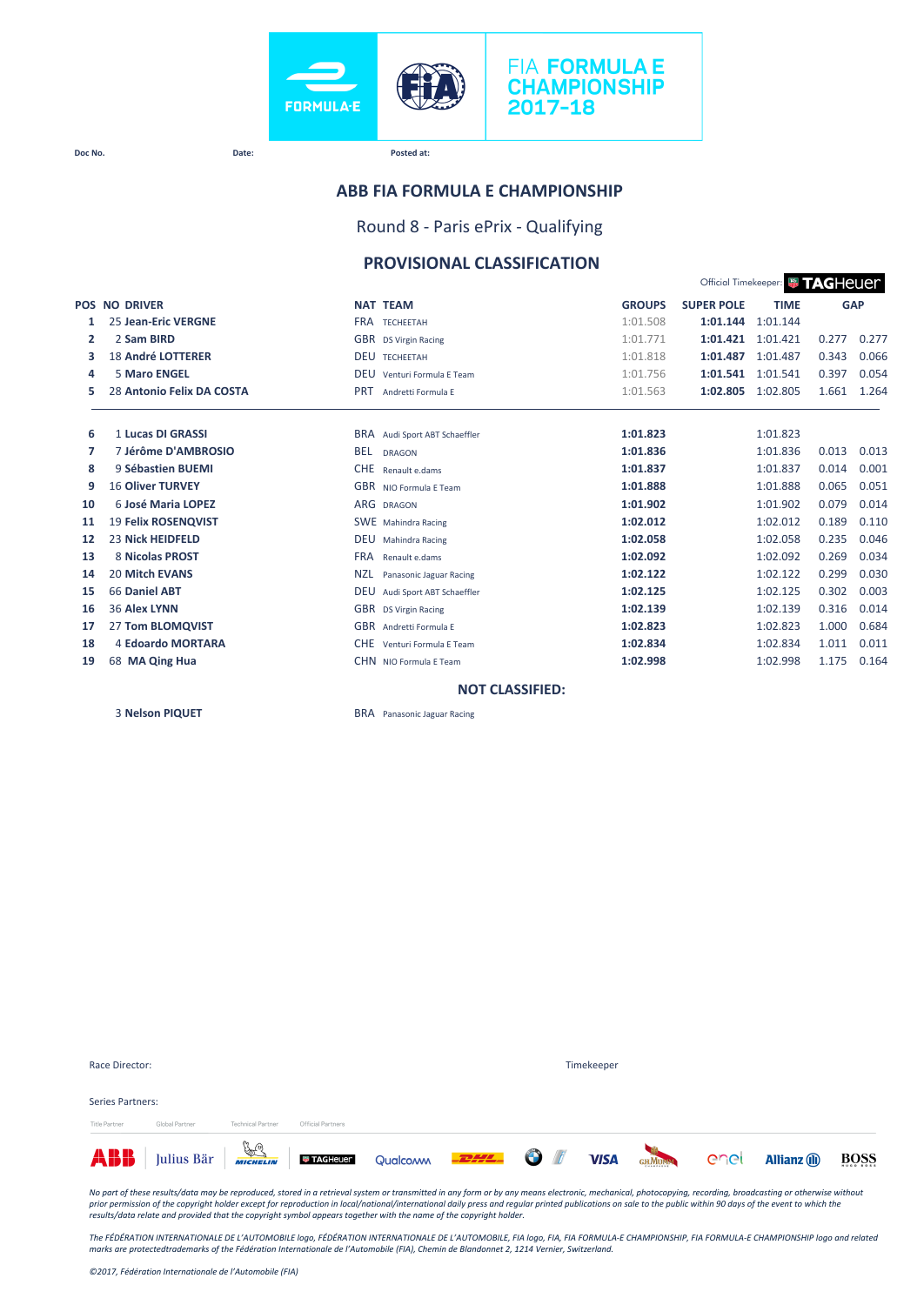



**Doc No. Date: Posted at:**

### **ABB FIA FORMULA E CHAMPIONSHIP**

Round 8 - Paris ePrix - Qualifying Groups

### **CLASSIFICATION**

|            |                           |                                  | <b>Official Timekeeper: # TAGHEUEr</b> |                |                           |  |  |  |
|------------|---------------------------|----------------------------------|----------------------------------------|----------------|---------------------------|--|--|--|
| <b>POS</b> | <b>NO DRIVER</b>          | <b>NAT TEAM</b>                  | <b>TIME</b>                            | <b>GAP</b>     | <b>SESSION</b>            |  |  |  |
| 1          | 25 Jean-Eric VERGNE       | <b>FRA TECHEFTAH</b>             | 1:01.508                               |                | <b>Qualifying Group 1</b> |  |  |  |
| 2          | 28 Antonio Felix DA COSTA | <b>PRT</b><br>Andretti Formula F | 1:01.563                               | 0.055<br>0.055 | <b>Qualifying Group 3</b> |  |  |  |
| з          | 5 Maro ENGEL              | DEU Venturi Formula E Team       | 1:01.756                               | 0.248          | 0.193 Qualifying Group 4  |  |  |  |
| 4          | 2 Sam BIRD                | <b>GBR</b> DS Virgin Racing      | 1:01.771                               | 0.263          | 0.015 Qualifying Group 1  |  |  |  |
| 5          | <b>18 André LOTTERER</b>  | <b>DEU TECHEETAH</b>             | 1:01.818                               | 0.310          | 0.047 Qualifying Group 2  |  |  |  |
| 6          | 1 Lucas DI GRASSI         | BRA Audi Sport ABT Schaeffler    | 1:01.823                               | 0.315          | 0.005 Qualifying Group 2  |  |  |  |
| 7          | 7 Jérôme D'AMBROSIO       | <b>BEL DRAGON</b>                | 1:01.836                               | 0.328          | 0.013 Qualifying Group 4  |  |  |  |
| 8          | 9 Sébastien BUEMI         | CHE Renault e.dams               | 1:01.837                               | 0.329          | 0.001 Qualifying Group 1  |  |  |  |
| 9          | <b>16 Oliver TURVEY</b>   | <b>GBR</b> NIO Formula E Team    | 1:01.888                               | 0.380          | 0.051 Qualifying Group 2  |  |  |  |
| 10         | 6 José Maria LOPEZ        | <b>ARG DRAGON</b>                | 1:01.902                               | 0.394          | 0.014 Qualifying Group 3  |  |  |  |
| 11         | 19 Felix ROSENQVIST       | <b>SWE</b> Mahindra Racing       | 1:02.012                               | 0.504          | 0.110 Qualifying Group 1  |  |  |  |
| 12         | 23 Nick HEIDFELD          | <b>DEU</b> Mahindra Racing       | 1:02.058                               | 0.550          | 0.046 Qualifying Group 3  |  |  |  |
| 13         | 8 Nicolas PROST           | <b>FRA</b> Renault e.dams        | 1:02.092                               | 0.584          | 0.034 Qualifying Group 4  |  |  |  |
| 14         | <b>20 Mitch EVANS</b>     | NZL.<br>Panasonic Jaguar Racing  | 1:02.122                               | 0.614          | 0.030 Qualifying Group 2  |  |  |  |
| 15         | 66 Daniel ABT             | DEU Audi Sport ABT Schaeffler    | 1:02.125                               | 0.617          | 0.003 Qualifying Group 1  |  |  |  |
| 16         | 36 Alex LYNN              | <b>GBR</b> DS Virgin Racing      | 1:02.139                               | 0.631          | 0.014 Qualifying Group 3  |  |  |  |
| 17         | 27 Tom BLOMQVIST          | <b>GBR</b> Andretti Formula E    | 1:02.823                               | 1.315          | 0.684 Qualifying Group 4  |  |  |  |
| 18         | 4 Edoardo MORTARA         | CHE Venturi Formula F Team       | 1:02.834                               | 1.326          | 0.011 Qualifying Group 3  |  |  |  |
| 19         | <b>MA Qing Hua</b><br>68  | CHN NIO Formula E Team           | 1:02.998                               | 1.490          | 0.164 Qualifying Group 4  |  |  |  |
|            |                           |                                  |                                        |                |                           |  |  |  |

 **NOT CLASSIFIED:**

**Nelson PIQUET** BRA Panasonic Jaguar Racing

|                  |                |                          |                   | <b>ABB</b> Julius Bär <b>Frage Julius Barretter Trace of Qualcomm COLLECTER COLLECTER OF THE VISA</b> GRADEN COLLECTER |  |  |  |  |            | <b>Allianz</b> (ii) | BOSS |  |  |  |  |  |
|------------------|----------------|--------------------------|-------------------|------------------------------------------------------------------------------------------------------------------------|--|--|--|--|------------|---------------------|------|--|--|--|--|--|
| Title Partner    | Global Partner | <b>Technical Partner</b> | Official Partners |                                                                                                                        |  |  |  |  |            |                     |      |  |  |  |  |  |
| Series Partners: |                |                          |                   |                                                                                                                        |  |  |  |  |            |                     |      |  |  |  |  |  |
|                  |                |                          |                   |                                                                                                                        |  |  |  |  |            |                     |      |  |  |  |  |  |
|                  | Race Director: |                          |                   |                                                                                                                        |  |  |  |  | Timekeeper |                     |      |  |  |  |  |  |

No part of these results/data may be reproduced, stored in a retrieval system or transmitted in any form or by any means electronic, mechanical, photocopying, recording, broadcasting or otherwise without<br>prior permission o

The FÉDÉRATION INTERNATIONALE DE L'AUTOMOBILE logo, FÉDÉRATION INTERNATIONALE DE L'AUTOMOBILE, FIA logo, FIA, FIA FORMULA-E CHAMPIONSHIP, FIA FORMULA-E CHAMPIONSHIP logo and related<br>marks are protectedtrademarks of the Féd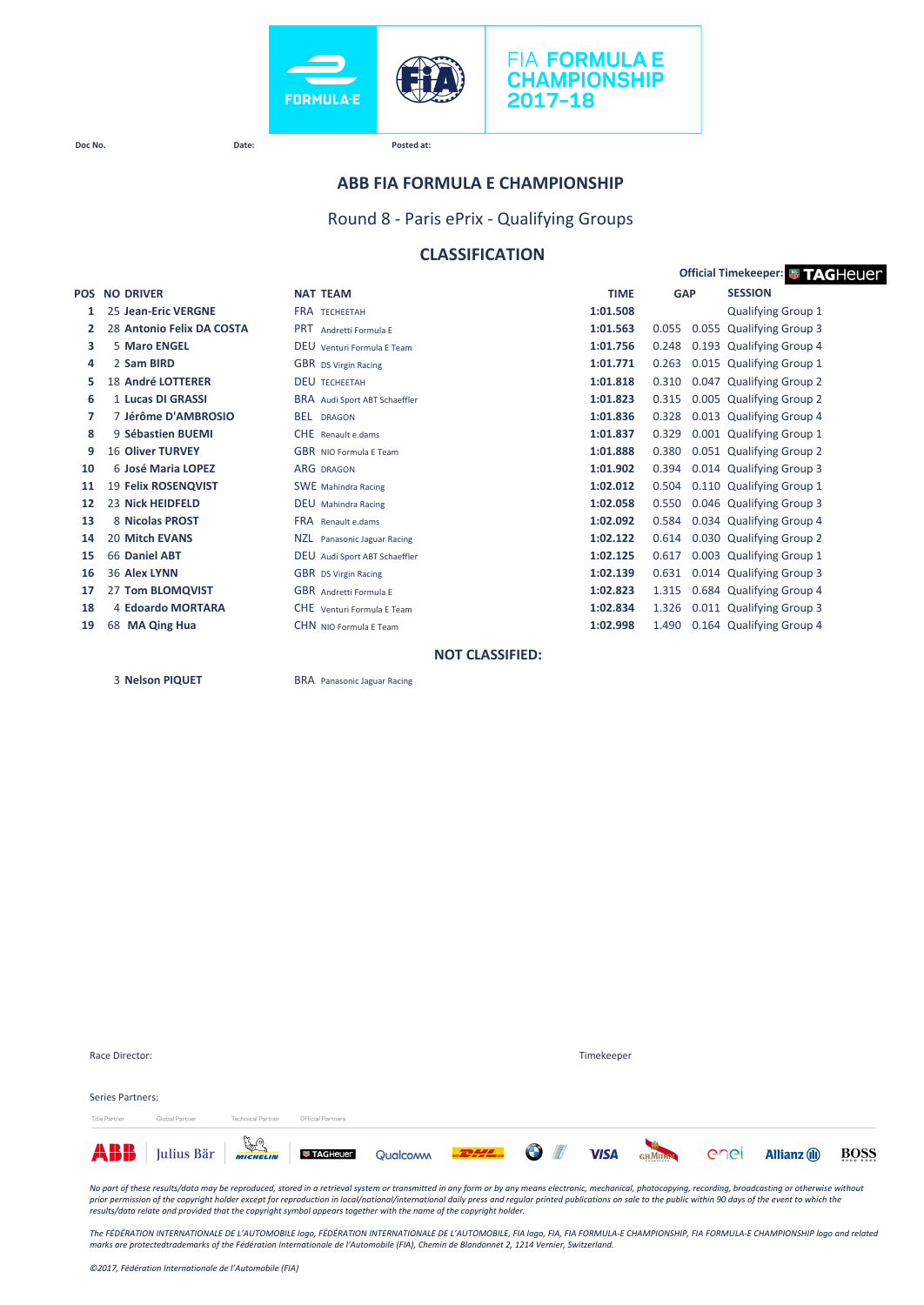



**Doc No. Date: Posted at:**

### **ABB FIA FORMULA E CHAMPIONSHIP**

### Round 8 - Paris ePrix - Non Qualifying Practice 2

|        |              |                               |            |                           | <b>CLASSIFICATION</b> |                    |                  |    | Official Timekeeper: <sup>1</sup> TAGHeuer |          |            |
|--------|--------------|-------------------------------|------------|---------------------------|-----------------------|--------------------|------------------|----|--------------------------------------------|----------|------------|
| POS NO |              | <b>DRIVER</b>                 | <b>NAT</b> | <b>TEAM</b>               | <b>CAR</b>            | <b>TIME</b>        | <b>LAP TOTAL</b> |    | <b>GAP</b>                                 |          | <b>KPH</b> |
| 1      |              | <b>Lucas DI GRASSI</b>        | <b>BRA</b> | Audi Sport ABT Schaeffler | Audi e-tron FE04      | 1:00.881           | 19               | 19 |                                            | ÷.       | 113.5      |
| 2      | 25           | <b>Jean-Eric VERGNE</b>       | <b>FRA</b> | <b>TECHEETAH</b>          | Renault Z.E. 17       | 1:01.072           | 13               | 13 | $+0.191$                                   | $+0.191$ | 113.2      |
| з      | 20           | <b>Mitch EVANS</b>            | <b>NZL</b> | Panasonic Jaguar Racing   | Jaguar I-Type II      | 1:01.091           | 14               | 14 | $+0.210$                                   | $+0.019$ | 113.1      |
| 4      | 19           | <b>Felix ROSENQVIST</b>       | <b>SWE</b> | <b>Mahindra Racing</b>    | Mahindra M4Electro    | 1:01.126           | 13               | 19 | $+0.245$                                   | $+0.035$ | 113.1      |
| 5      | 66           | <b>Daniel ABT</b>             | <b>DEU</b> | Audi Sport ABT Schaeffler | Audi e-tron FE04      | 1:01.187           | 16               | 16 | $+0.306$                                   | $+0.061$ | 113.0      |
| 6      | 16           | <b>Oliver TURVEY</b>          | <b>GBR</b> | NIO Formula E Team        | NextEV NIO Sport 003  | 1:01.327           | 15               | 15 | $+0.446$                                   | $+0.140$ | 112.7      |
| 7      | $\mathbf{2}$ | Sam BIRD                      | <b>GBR</b> | <b>DS Virgin Racing</b>   | DS Virgin DSV-03      | 1:01.354           | 17               | 17 | $+0.473$                                   | $+0.027$ | 112.7      |
| 8      | 3            | <b>Nelson PIQUET</b>          | <b>BRA</b> | Panasonic Jaguar Racing   | Jaguar I-Type II      | 1:01.480           | 3                | 4  | $+0.599$                                   | $+0.126$ | 112.4      |
| 9      | 9            | <b>Sébastien BUEMI</b>        | <b>CHE</b> | Renault e.dams            | Renault Z.E. 17       | 1:01.515           | 14               | 14 | $+0.634$                                   | $+0.035$ | 112.4      |
| 10     | 18           | <b>André LOTTERER</b>         | <b>DEU</b> | <b>TECHEETAH</b>          | Renault Z.E. 17       | 1:01.532           | 19               | 19 | $+0.651 + 0.017$                           |          | 112.3      |
| 11     | 36           | <b>Alex LYNN</b>              | <b>GBR</b> | <b>DS Virgin Racing</b>   | DS Virgin DSV-03      | 1:01.570           | 14               | 14 | $+0.689$                                   | $+0.038$ | 112.3      |
| 12     | 4            | <b>Edoardo MORTARA</b>        | <b>CHE</b> | Venturi Formula E Team    | Venturi VM200-FE-03   | 1:01.593           | 20               | 20 | $+0.712$                                   | $+0.023$ | 112.2      |
| 13     | 5.           | <b>Maro ENGEL</b>             | <b>DEU</b> | Venturi Formula E Team    | Venturi VM200-FE-03   | 1:01.776           | 16               | 20 | $+0.895$                                   | $+0.183$ | 111.9      |
| 14     | 8            | <b>Nicolas PROST</b>          | <b>FRA</b> | Renault e.dams            | Renault Z.E. 17       | 1:01.821           | 11               | 15 | $+0.940$                                   | $+0.045$ | 111.8      |
| 15     | 6            | <b>José Maria LOPEZ</b>       | <b>ARG</b> | <b>DRAGON</b>             | <b>PENSKE EV-2</b>    | 1:01.826           | 7                | 13 | $+0.945$                                   | $+0.005$ | 111.8      |
| 16     | 28           | <b>Antonio Felix DA COSTA</b> | <b>PRT</b> | Andretti Formula E        | Andretti ATEC-03      | 1:01.849           | 15               | 15 | $+0.968$                                   | $+0.023$ | 111.8      |
| 17     |              | Jérôme D'AMBROSIO             | <b>BEL</b> | <b>DRAGON</b>             | <b>PENSKE EV-2</b>    | 1:02.401           | 3                | 11 | $+1.520$                                   | $+0.552$ | 110.8      |
| 18     | 23           | <b>Nick HEIDFELD</b>          | <b>DEU</b> | <b>Mahindra Racing</b>    | Mahindra M4Electro    | 1:02.478           | 17               | 17 | $+1.597$                                   | $+0.077$ | 110.6      |
| 19     | 27           | <b>Tom BLOMQVIST</b>          | <b>GBR</b> | Andretti Formula E        | Andretti ATEC-03      | 1:02.884           | 10               | 16 | $+2.003$                                   | $+0.406$ | 109.9      |
| 20     | 68           | <b>MA Qing Hua</b>            | <b>CHN</b> | NIO Formula E Team        | NextEV NIO Sport 003  | 1:03.120           | 15               | 15 | $+2.239$                                   | $+0.236$ | 109.5      |
|        |              |                               |            |                           | <b>FASTEST LAP</b>    |                    |                  |    |                                            |          |            |
|        |              | 1 L. DI GRASSI                | <b>BRA</b> | Audi Sport ABT Schaeffler | Audi e-tron FE04      | 1:00.881 on Lap 19 |                  |    |                                            |          | 113.5 Kph  |

|                  | ABB Julius Bär <b>Finanzia De Lagrange</b> Qualcom <b>2044.</b> O F VISA |                          |                   |  |            | GHMUMM Cnel | <b>Allianz</b> (ii) | BOSS |
|------------------|--------------------------------------------------------------------------|--------------------------|-------------------|--|------------|-------------|---------------------|------|
| Title Partner    | Global Partner                                                           | <b>Technical Partner</b> | Official Partners |  |            |             |                     |      |
| Series Partners: |                                                                          |                          |                   |  |            |             |                     |      |
| Race Director    |                                                                          |                          |                   |  | Timekeeper |             |                     |      |

No part of these results/data may be reproduced, stored in a retrieval system or transmitted in any form or by any means electronic, mechanical, photocopying, recording, broadcasting or otherwise without<br>prior permission o

*The FÉDÉRATION INTERNATIONALE DE L'AUTOMOBILE logo, FÉDÉRATION INTERNATIONALE DE L'AUTOMOBILE, FIA logo, FIA, FIA FORMULA-E CHAMPIONSHIP, FIA FORMULA-E CHAMPIONSHIP logo and related marks are protectedtrademarks of the Fédération Internationale de l'Automobile (FIA), Chemin de Blandonnet 2, 1214 Vernier, Switzerland.*